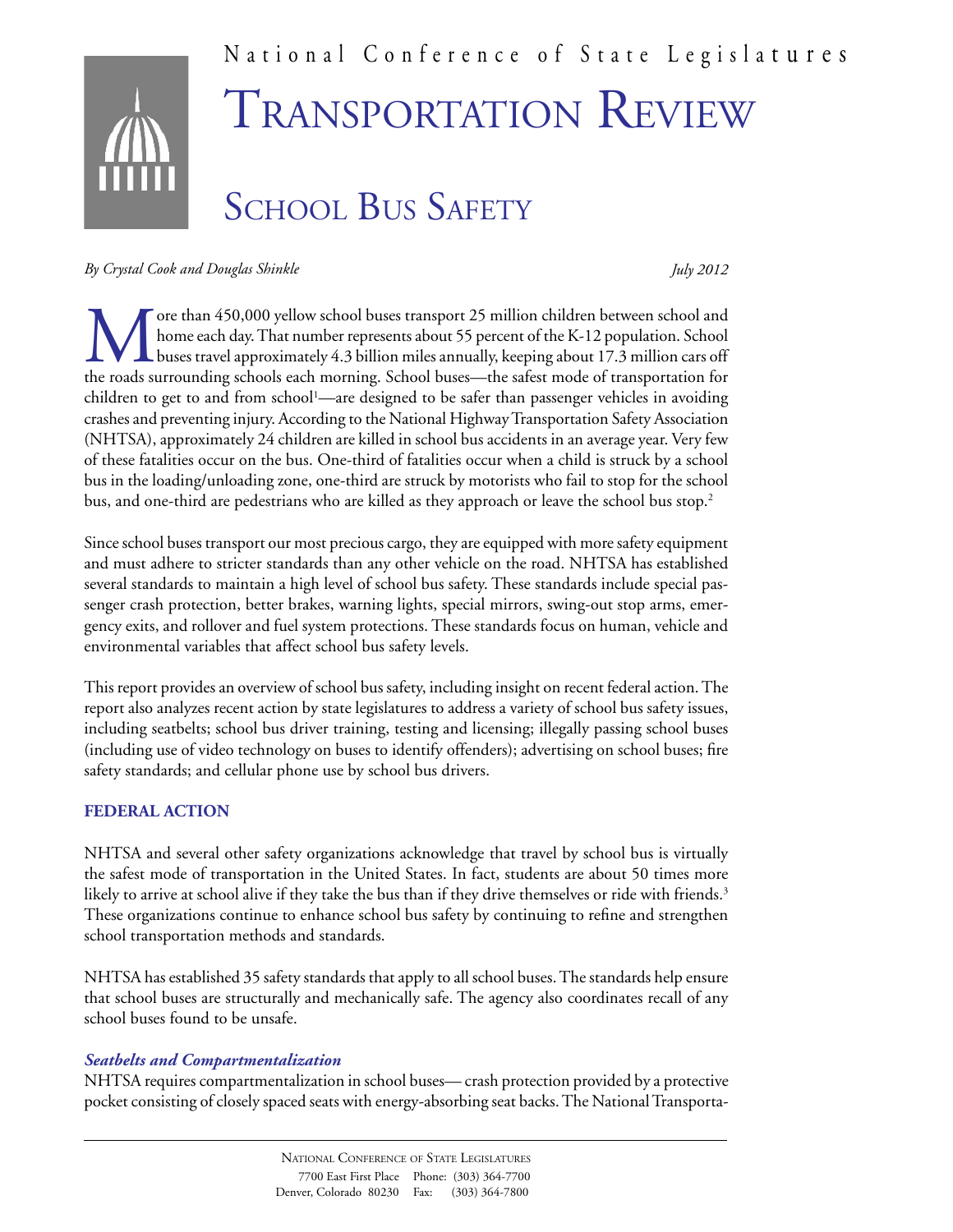

tion Safety Board (NTSB) and the National Academy of Sciences have confirmed the effectiveness of compartmentalization in frontal and rear impact studies. On Oct. 21, 2008, NHTSA published a final rule implementing improvements to school bus passenger protection, including an increase to the minimum seat back height, mandatory installation of lap/shoulder belts on small school buses, and performance requirements for voluntarily installed seat belts on large school buses. The new standards did not address side-impact and rollover accidents, however, and failed to provide a uniform level of safety for all school bus occupants. NTSB believes new seating systems should be developed to provide occupant protection in all types of crashes.<sup>4</sup>

NHTSA updated FMVSS 207, 208, 210 and 222 to enhance compartmentalization with mandatory requirements for equipping all small Type A school buses manufactured as of September 2011 with three-point lap/shoulder seat belts. NHTSA has denied extending these mandates to larger school buses (over 10,000 pounds). On Aug. 25, 2011, NHTSA denied a petition for rulemaking. The petition, to require installation of three-point seat belts for all seating positions on all school buses, was denied due to three main components: NHTSA has not found a safety problem supporting a federal requirement for lap/shoulder belts on large school buses; the cost and consequences of ordering and equipping seat belts on large buses would exceed the benefit; and the decision to require seat-belt installation remains under the jurisdiction of state and local governing bodies.<sup>5</sup>

NHTSA also regulates school buses, which currently are required to meet the same fire safety standards as cars. The agency is not aware of any fatalities or injuries resulting from school bus fires. One reason may be that federal motor vehicle safety standards for school bus emergency evacuation requirements are more stringent than for other vehicles.<sup>6</sup>

belts.<sup>8</sup> In 2012, New York considered legislation that would allow the commissioner of education to enforce this requirement.

## *School Bus Fire Safety Standards*

## **STATE ACTION**

State legislatures are able to strengthen NHTSA standards by passing laws for school bus safety. Every year, state legislatures consider numerous bills on school bus safety; including seat belt regulations, school bus driver's licenses, illegal passing enforcement, advertising on school buses, fire safety standards, and cellular phone use by school bus drivers.7



## *Seatbelts*

Each year, several states consider legislation to require safety belt installation on school buses. California (2005) and Texas (2010) are the only states that require lap-shoulder belts on new buses. Florida and New Jersey (buses purchased after 2001) require only installation of lap belts on new buses and require all passengers to be buckled up while the bus is in operation.

New York requires that all buses made after 1987 have lap belts installed. However, New York allows individual school boards to determine whether students must use the seat

In 2012, Illinois and Massachusetts debated legislation that would require safety belts in new school buses purchased by the districts. The Rhode Island House Committee on Health, Education and

Welfare declined to pass safety belt legislation. Instead, it recommended further study on the effectiveness of safety belts on school buses. Mandatory seat belt laws failed in Hawaii and Indiana in the 2012 session.

## *School Bus Driver's Licensing and Training*

Federal law establishes requirements for states that issue commercial driver's licenses (CDL) to school bus drivers. The Motor Carrier Safety Improvement Act of 1999 established new requirements for testing and school bus endorsements. States may adopt stricter standards and laws than the federal requirements, and many have done so. Some include strengthening regulations regarding background checks, drug and alcohol testing, diabetes testing and specialized training requirements.

In 2011, states passed a variety of laws relating to school bus driver's permits. Delaware amended existing law to comply with federal requirements regarding criminal background checks for those seeking school bus driver endorsement from the DMV. Illinois passed laws stating that a school bus driver permit may not be issued to those who are under court supervision for certain offenses or who fail a criminal background check. New Jersey and New York currently are considering similar laws involving background checks. Iowa and Virginia enacted legislation that requires a checking the driver through the state sex offender registry before a school bus driver permit can be issued.

Federal law requires that states implement and maintain a drug and alcohol testing program that complies with Department of Transportation (DOT) regulations. New York is considering drug and alcohol testing during biennial exams and when crashes occur. New York also is considering a law that would require installation of ignition interlock systems in new school buses purchased after July 2013 [\(NY S 244\)](http://client.statenet.com/secure/pe/resources.cgi?runmode=redirect_latest_text&id=ID:bill:NY2011000S244&TB_iframe=true&height=500&width=700&). In 2011, Illinois enacted laws regarding school bus driver drug and alcohol testing. Refusal to submit to a drug or alcohol test or a test result that shows blood alcohol content above 0.00 now will result in a three-year suspension of the school bus driver's permit.. Illinois also is considering two bills that would require a school bus driver permit applicant to have no established medical history or clinical diagnosis of diabetes mellitus requiring insulin for control.

California enacted legislation in 2011 requiring the Department of Education to develop or approve courses for drivers of training school pupil activity buses, transit buses, school buses and farm labor vehicles that will provide the skills and knowledge necessary for certification. In Alabama, a 2012 law now requires anyone employed as a school bus driver to successfully complete a physical examination by a licensed physician. West Virginia now requires that a school bus operator certificate be issued to anyone who has completed the required training, passed the appropriate competency test, and meets the physical requirements to operate a school bus pursuant to state board rule.

# *Illegally Passing a School Bus*

States are cracking down on drivers that illegally pass a stopped school bus. NHTSA suggests that, to successfully increase stop-arm compliance, a program must address each of the three problems identified: the law is not obeyed, violations are not reported or are under-reported, and the law is not enforced.<sup>9</sup> In 2011, Michigan increased the penalties for passing a stopped school bus, including a fine double the amount otherwise prescribed for that moving violation. A 2012 Nebraska law provides that anyone illegally passing a school bus will be fined \$500, and will have points assessed on his or her operator's license. This year, Louisiana also revised the penalty provisions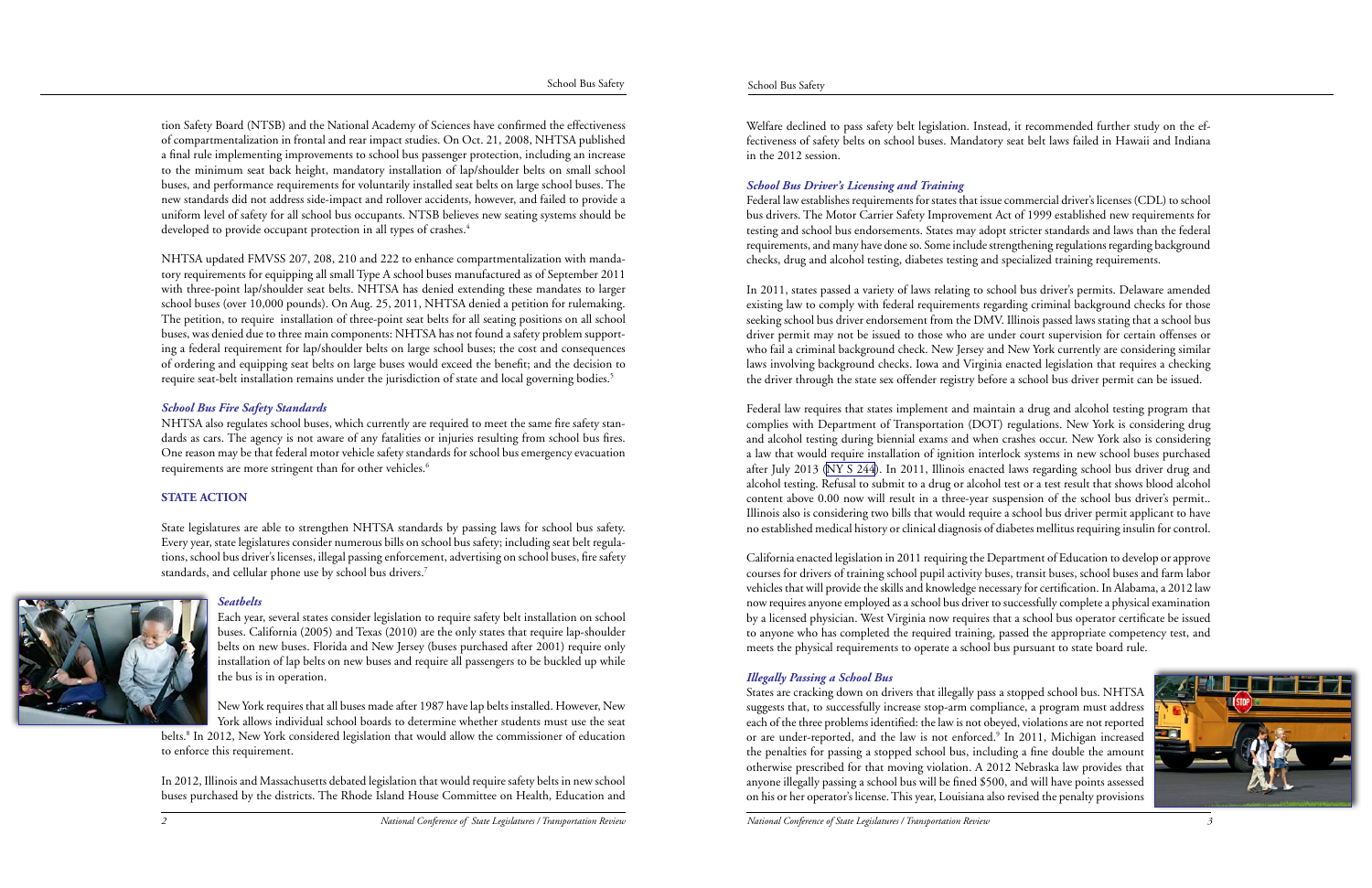regarding overtaking and passing school buses. The law provides graduated criminal penalties when a driver improperly overtakes or passes a school bus and injury, serious bodily injury or death of another person occurs. New Jersey and New York also are considering legislation to strengthen the penalties for motorists who illegally pass a stopped school bus.

## *School Bus Technology: Cameras and Videos*

By allowing cameras to be placed on the outside of school buses, many states are taking further steps to apprehend and punish motorists who illegally pass stopped school buses. In the 2011 and 2012 legislative sessions, Connecticut, Georgia, Maryland, Rhode Island, Virginia and Washington enacted such measures. Arkansas, North Carolina and West Virginia also have laws that address school bus cameras. Similar measures remained under consideration in New Jersey, New York and Maine as of July 2012. Measures failed in Alabama and Florida.

In Iowa, the departments of Transportation, Public Safety, and Education must jointly conduct a study related to school bus safety. The study is to focus on the use of cameras mounted on school buses to enhance the safety of children riding the buses, to help enforce motor vehicle laws pertaining to school bus safety, to analyze requirements for picking up and dropping off school children, and to make recommendations.

The new Rhode Island law allows enforcement of certain traffic violations based on evidence obtained from a school bus safety video monitoring system. The violator will be punished by a civil fine of not less than \$250 nor more than \$500 and/or suspension of his or her driver's license for a period of not more than 30 days. As of 2011, both Virginia and Washington allow cameras to be placed on school buses with the approval of the local school district. The 2012 Maryland legislation states that the governing board of the local government must approve the use of cameras, and fines can be no more than \$250.

State policies vary on distribution of the revenue produced by these cameras. In Washington, all revenue collected from fines for such infractions must be returned to the school district, and the money is to be used for school safety zone projects. In Maryland, the revenue can be used to defray costs of installing and operating the cameras and for pedestrian safety projects; if fine revenue exceeds a certain amount, the excess must be remitted to the state fund. Virginia's measure gives localities the option to direct any civil penalty to the local school district. Rhode Island's approach to distribution of revenue collected differs significantly: 75 percent goes to the camera vendor, 12.5 percent goes to the state general fund, and the remaining 12.5 percent goes to the municipality where the violation occurred.



Opponents of school bus advertising cite two major concerns. First is the effect of advertising on safety and whether it will distract drivers. Second there is concern about commercializing the education system. The National Association of State Directors of Pupil Transportation Services (NASDPTS) opposes advertising on the exterior of school buses. Although it does not support such advertising, NASDPTS provides safety measures for those states that approve it. It encourages states that approve advertising to ensure that any device(s) used to secure advertisements on school buses be designed so pedestrians' clothing or other items do not become snagged. It also supports school districts in developing and approving criteria that limit advertising size and location.<sup>10</sup>

## *Advertising on School Buses*

Allowing advertising on school buses is a new trend that has attracted significant interest at state legislatures the past few years. New Mexico, Massachusetts, Rhode Island and Tennessee allow advertising on both the exterior and the interior of school buses. Laws in Arizona, Colorado, Minnesota, New Jersey, Nevada, Texas and Utah allow advertising on the exterior of school buses. Six states have no state policy on exterior advertisements. In Florida, Michigan, Pennsylvania and Wisconsin advertising is allowed on the interior of school buses, and more than 20 states have no policy governing interior advertisements. While some states have been considering and enacting legislation on the issue, other state departments of transportation have made policy decisions on the issue.

In 1997, Colorado became the first state to allow school districts to contract with advertisers for space on school buses. Arizona, Nevada and Tennessee also passed laws to allow advertising on school buses in the late 1990s. During the 2012 legislative session, Tennessee updated its law, and Utah passed measures that allow school districts to contract with advertisers to place advertisements on school buses.

As of July 2012, legislatures in Indiana, New Jersey, New York, Ohio and Washington are debating measures to allow advertising on school buses. Pending legislation in Rhode Island would expand the right to sell advertising on school buses to any city, town or regional school district in the state. California, Florida, Kentucky, Missouri, North Carolina and the District of Columbia considered similar measures in 2011 and 2012, but they failed.

Some state legislatures view advertising on school buses as an alternative revenue source during the economic recession. Minnesota directs that all such revenue is to be directed into the state's general fund. Arizona and New Mexico have created school bus advertising funds, specifying that the money not revert to the general fund. New Mexico specifies that 60 percent of the funds are to be used in accordance with the state's technology plan and 40 percent is to be distributed to middle schools and junior high schools to be used for extracurricular activities. Nevada's revenue is distributed to economically disadvantaged schools, where it is used to purchase textbooks and laboratory equipment and pay for field trips. The laws in Colorado, Tennessee and Texas do not specify where the revenue is to be directed.

## *School Bus Fire Safety*

The National Transportation Safety Board (NTSB) reported that, between 1999 and 2003, an average of 2,210 school bus fires occurred annually. Maryland and Nevada passed measures in 2011 to strengthen school bus fire safety standards. The Maryland law requires that a school bus be constructed with certain materials that enable it to meet the latest fire criteria adopted by the National Congress on School Transportation. The state Motor Vehicle Administration also must adopt regulations to promote fire safety on school buses. Nevada requires any school buses bought beginning in 2014 to meet additional fire safety standards; the law requires fire testing in accordance with the National Congress on School Transportation standard or with international standards.

The Illinois House passed and the Senate currently is debating similar legislation, under which school bus occupant seating may be required to pass the "School Bus Seat Upholstery Fire Block Test" as